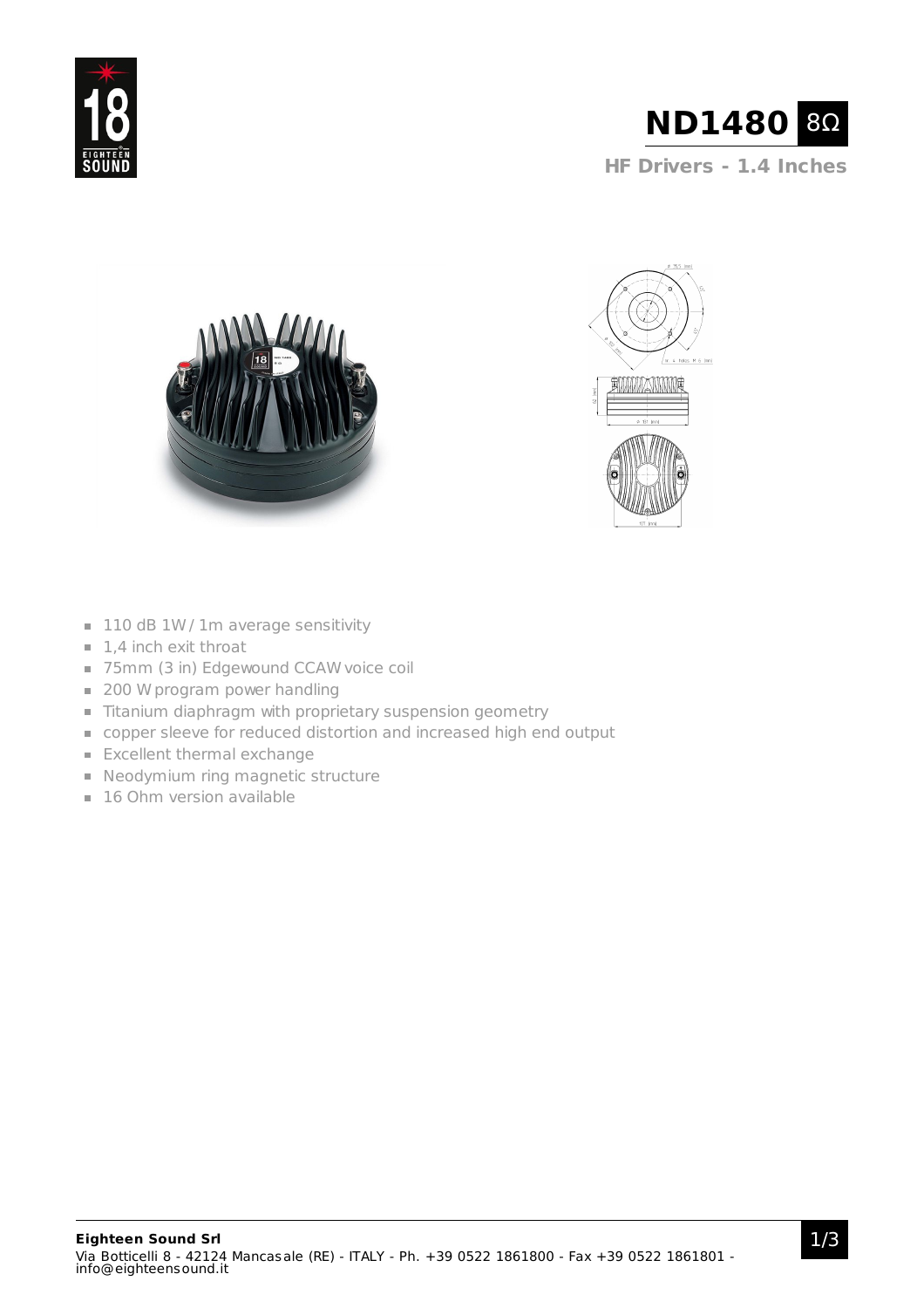

## **ND1480** 8Ω

**HF Drivers - 1.4 Inches**

The ND1480 1.4 inch exit neodymium high frequency compression driver has been designed for high level sound systems application. The titanium diaphragm is produced in house and has been developed to assure unmatched transient response. The diaphragm assembly is made by joining the former directly to the titanium dome on its upper bend edge. In comparison with a usual straight former joint, the driver's design assures extended frequency energy transfer for improved response linearity and unparallel reliability. This feature facilitates proper motion control of the dome in real working conditions. A proprietary treated Nomex former is used as Nomex shows a 30% higher value of tensile elongation at a working operative temperature (200°C) when compared to Kapton. Moreover, this proprietary former material is also suitable for use in higher moisture content environments. The ND1480 powerful neodymium magnet assembly has been designed to obtain 22KGauss in the gap for major benefits in transient response. The motor structure, throughout the precisely coherent phase plug with 3 circumferential slots and copper ring on the pole piece, reduces inductance effect and distortion. Four top plate air ducts have been designed to act as a loading chamber for the diaphragm, implementing mid band distortion and response figures. The custom designed O-ring creates a tight seal between the plate and the cover assuring air chamber loading. Excellent heat dissipation and thermal exchange are guaranteed by the direct contact between the magnetic structure and the aluminum cover which leads to a lower power compression value. The ability to perform properly under inclement weather conditions is a key point of the Eighteen Sound philosophy. Hence, a special treatment is applied to the magnet and the top and back plates of the magnetic structure in order to make the driver more resistant to the corrosive effects of salts and oxidization. This treatment is more effective than any other treatment in use today.